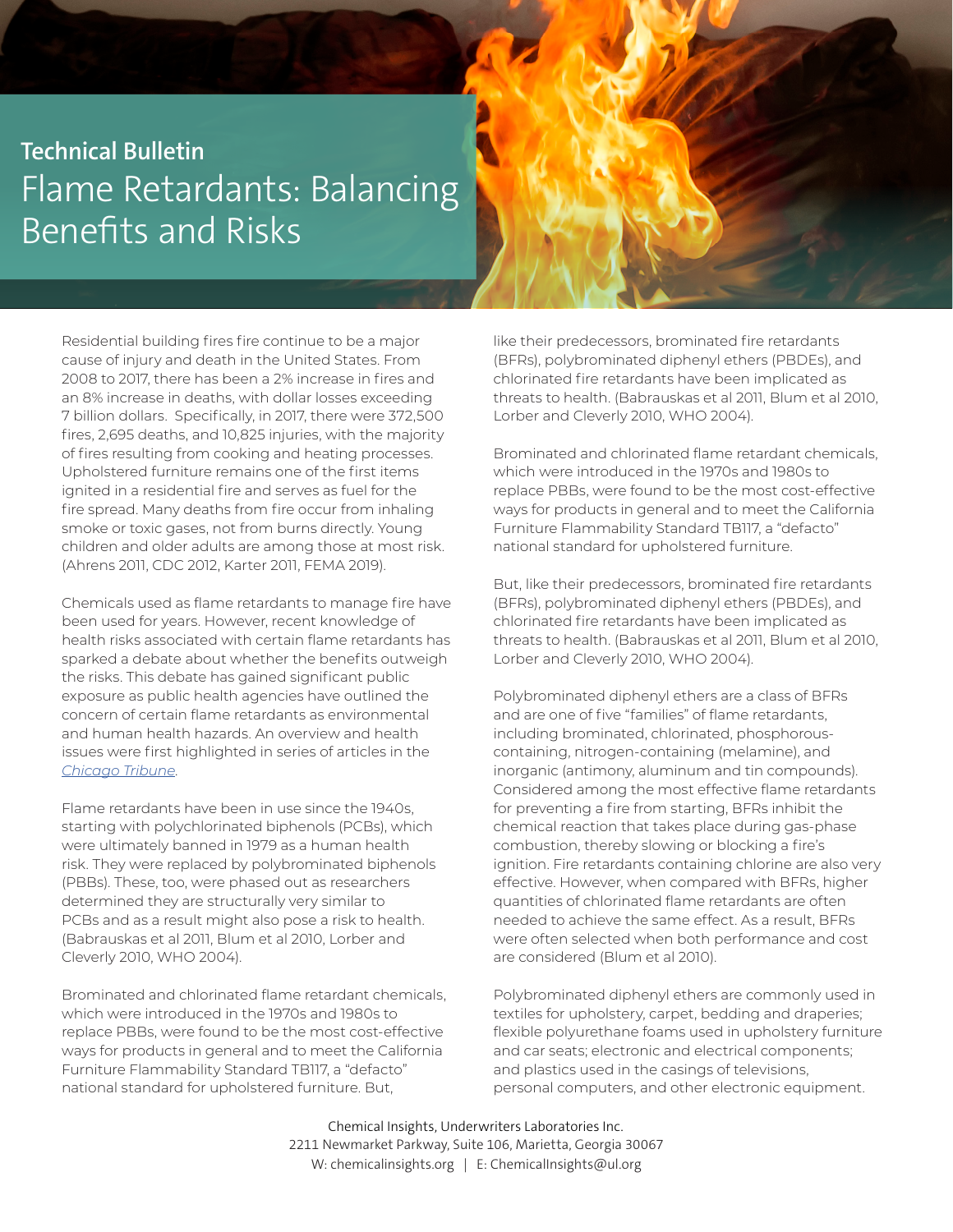Depending on the chemical structure, there are 209 possible PBDE compounds. Polybrominated diphenyls have been marketed in three primary formulations.

Pentabromodiphenyl ether (penta-BDE), Octabromodiphenyl ether (octa-BDE), Decabromodiphenyl ether (deca-BDE) are classified as persistent organic pollutants (POPs), as they have been found to accumulate in humans, wildlife and plant life worldwide. In a comprehensive assessment of PBDEs, the US Environmental Protection Agency (US EPA) concluded that the key routes of human exposure are likely from their use in household consumer products and their presence in house dust, not from dietary routes, as with other POPs. The assessment also reported that breast-fed infants have the highest intake dose based on body weight, while children have a higher intake based on body weight than adults. (Lorber and Cleverly 2010, Hegstad 2010a).

Polybrominated diphenyls are structurally similar to PBBs, PCBs, dioxins and furans, which are known to be toxic to humans. Results of studies suggest potential concerns about liver toxicity, thyroid toxicity, developmental and reproductive toxicity, and developmental neurotoxicity from exposure to PDBEs. These studies' findings raise particular concerns about the potential risks to children. The carcinogenic potential of some PBDEs also have been studied. (Lorber and Cleverly 2010, Hegstad 2010a, Blum et al 2010, US EPA 2006).

As a result, there has been increased market and legislative pressure to find alternatives to PBDEs. In 2003, the European Union, for example, banned two of the three most commonly used PBDEs (Octa-BDE and Penta-BDE). In 2004, California became the first US state to ban Octa-BDE and Penta-BDE. The US EPA supported a voluntary program to phase out use of Deca-BDE by the end of 2013. In 2009, Manufacturers and the US EPA also reached a voluntary agreement to phase out production of Deca-BDE. Further, in 2009, the US EPA announced that it would use its authority under the Toxic Substances Control Act (TSCA) to require that new uses of PBDEs be approved by the agency and to add PBDEs to the TSCA 5(b)(4) risk list .(Babrauskas et al 2011, Hegstad 2010a.)

A commonly used chlorinated flame retardant includes Tris (1, 3 dichloro-2-propyl) phosphate or TDCPP, a widely used replacement flame retardant for Penta-BDE in polyurethane foam. Known as chlorinated Tris, the chemical was removed form children's pajamas in the 1970s, but continued to be used in home furnishings, including couches, chairs, pillows and ottomans; automotive applications, such as seat padding, overhead liners, foams and infant car seats; and bedding. Results of studies showed TDCPP, like Penta-BDE, can migrate from foam products into the indoor air and settled dust. These



semi-volatile compounds also can form thin films on walls and windows. As noted, the inhalation and ingestion of contaminated dust has been shown to be a major route of human exposure, especially for children. (Babrauskas et al 2011).

Chlorinated tris has subsequently been found to be a probable human carcinogen in a US Consumer Product Safety Commission (CPSC) study. The CPSC report estimates the lifetime cancer risk from tris-treated furniture foam is up to 300 cancer cases per million. The CPSC chronic hazard guidelines define a substance as hazardous if lifetime cancer risk exceeds one in one million. The US EPA considers TDCPP a moderate hazard for cancer and reproductive and developmental effects (Babrauskas et al 2011). In October 2011, California's Office of Environment Health Hazard Assessment (OEHHA) listed TDCPP on its Proposition 65 list of chemicals. The OEHHA has proposed a No Significant Risk Level (NSRL) for TDCPP of 5.4 micrograms per day. Any product offering an exposure greater than this level must be appropriately labeled as a cancer risk.

As replacement for organohalogen flame retardants a range of non-halogenated organophosphate ester flame retardants (OPFRs) have become commonly used. These include TEP (triethyl phosphate), TCEP (tris 2-chloroethyl phosphate), and TPHP (triphenyl phosphate), among others. Data is indicating that OPFRs show accumulation in the environment and present human exposure potentials. The human risk of OPFR exposure is not yet well established, but their presence in environmental samples and use in numerous consumer products warrants further study and use management. (Blum et al, 2019).

In 2014, Chemical Insights began a journey of bringing stakeholders together to understand the issues